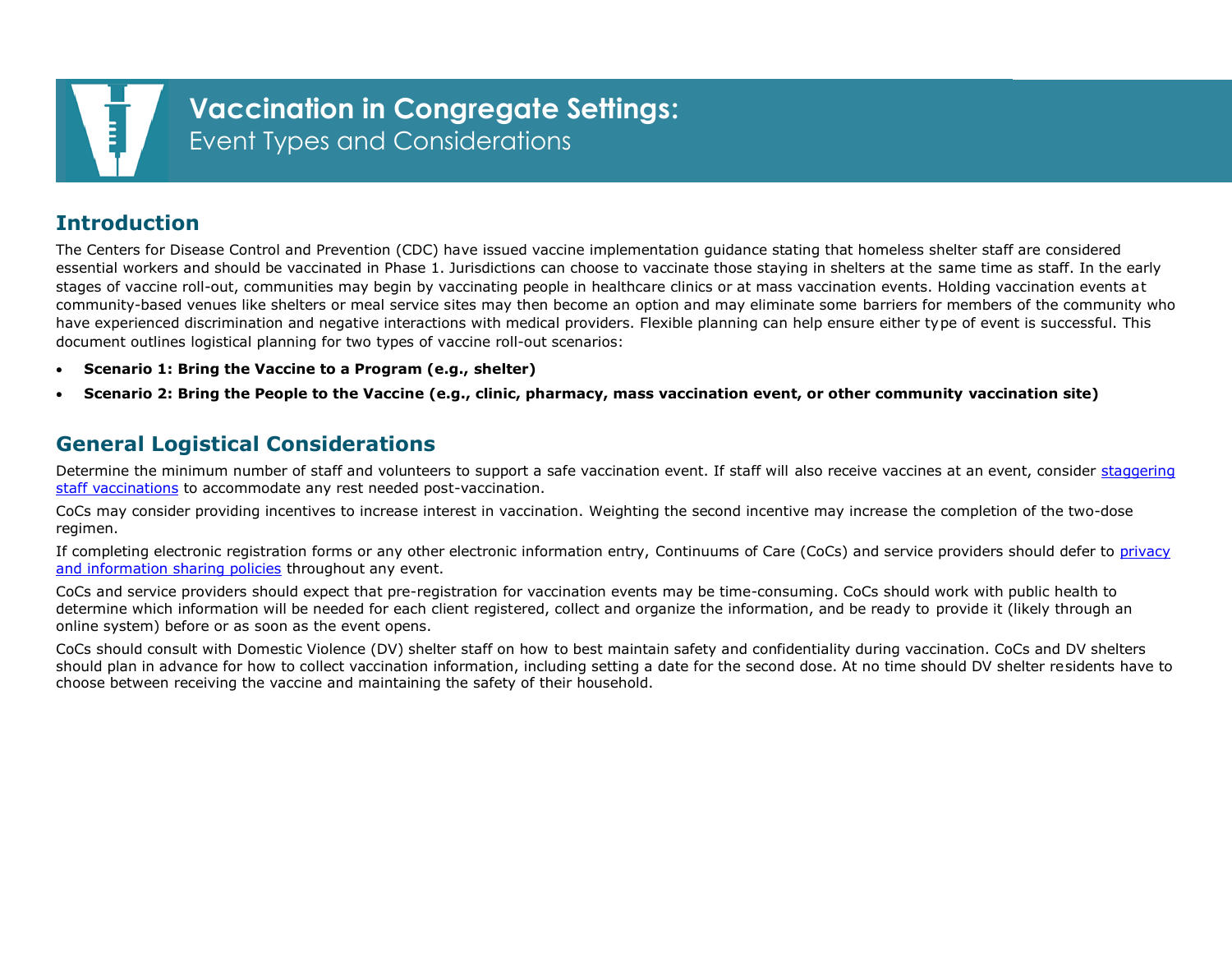|                                                                                                                                                                                                                                                   | <b>Scenario 1</b> | <b>Scenario 2</b> |
|---------------------------------------------------------------------------------------------------------------------------------------------------------------------------------------------------------------------------------------------------|-------------------|-------------------|
| <b>Planning Considerations</b>                                                                                                                                                                                                                    |                   |                   |
| Provide a list of clients, residents, and/or staff to public health partners in advance of the vaccination event.                                                                                                                                 |                   |                   |
| Seek information about the number of vaccine doses available. If there are not enough doses for everyone in the facility,<br>work with public health to determine priority groups and develop a list of clients within those groups.              |                   |                   |
| Create a contingency plan in case there are more doses available at the end of the event than expected. Individuals may<br>need to be available quickly, within a timeframe set by the public health partner, based upon the vaccine's viability. |                   |                   |
| If shelter residents are participating in a community vaccination event, discuss with public health the possibility of designating<br>a specified time for PEH to be vaccinated, similar to early high-risk hours at grocery stores.              |                   |                   |
| Shelters with large populations should consider creating a schedule of when people should arrive. This could be by dorm or<br>population (e.g., families). Plan for contingencies in case of inclement weather or other unforeseen occurrences.   |                   |                   |
| Identify a contingency plan for accommodating persons who experience side effects. This could include hotel rooms, removing<br>limits on overnight bed hours, and increasing respite care.                                                        | $\checkmark$      |                   |
| Side-effect symptom onset may be delayed. Establish a point of contact for people who experience them after hours.                                                                                                                                |                   |                   |

| <b>Trauma-Informed Approach</b>                                                                                                                                                                                                                                                                                              | Scenario 1 | <b>Scenario 2</b> |
|------------------------------------------------------------------------------------------------------------------------------------------------------------------------------------------------------------------------------------------------------------------------------------------------------------------------------|------------|-------------------|
| Use trauma-informed practices before and during the event. Provide a welcoming atmosphere, treat people with respect, post<br>clear signs that show what people can expect, and have staff, vaccine ambassadors, or peer support workers present to<br>support shelter residents as they go through the vaccination process. |            |                   |
| Utilize a vaccine ambassador to share information about the vaccine, help shelter residents navigate the vaccination process,<br>provide peer support, offer incentives, and thank individuals for getting vaccinated.                                                                                                       |            |                   |
| Provide food and beverages that can easily and safely be served (e.g., individually packaged, maintaining social distance)<br>during the event. This may be helpful if people wait for an extended period of time to get vaccinated. The post-vaccination<br>observation area is one place to offer refreshments.            |            |                   |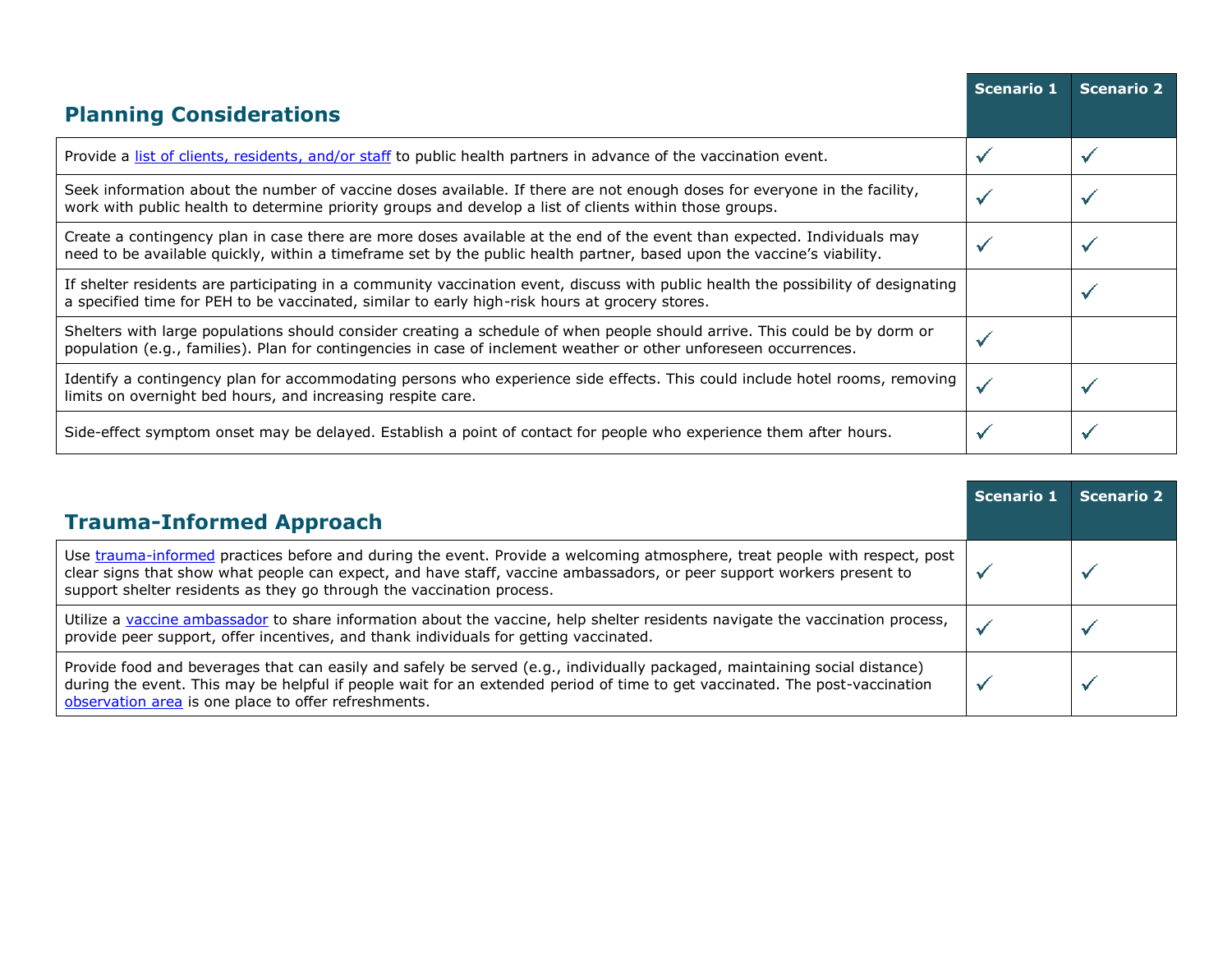|                                                                                                                                                                                                                          | <b>Scenario 1</b> | <b>Scenario 2</b> |
|--------------------------------------------------------------------------------------------------------------------------------------------------------------------------------------------------------------------------|-------------------|-------------------|
| <b>Operational Considerations</b>                                                                                                                                                                                        |                   |                   |
| Work with public health to discuss the event layout and ensure physical distancing and other infection control measures are in<br>place to prevent the spread of COVID-19 during the event.                              |                   |                   |
| Consider using outdoor spaces such as canopies and portable heaters to create outdoor "rooms" for vaccine administration,<br>post-vaccination observation, data collection, or other necessary administrative functions. |                   |                   |
| Have sufficient cleaning supplies, face masks, hand sanitizer, and personal protective equipment (PPE) on-site for event staff<br>and shelter residents.                                                                 |                   |                   |
| Do a walk-through in preparation for the event to determine if any changes need to be made.                                                                                                                              |                   |                   |

|                                                                                                                                                                                                                                                                                                                                                                                                                                                                                                                                           | <b>Scenario 1</b> | <b>Scenario 2</b> |
|-------------------------------------------------------------------------------------------------------------------------------------------------------------------------------------------------------------------------------------------------------------------------------------------------------------------------------------------------------------------------------------------------------------------------------------------------------------------------------------------------------------------------------------------|-------------------|-------------------|
| <b>Staff Roles and Responsibilities</b>                                                                                                                                                                                                                                                                                                                                                                                                                                                                                                   |                   |                   |
| Talk with public health to determine the number of clinical staff that will be at the event and the roles that shelter staff may<br>play, including staffing the registration and observation areas, if appropriate.                                                                                                                                                                                                                                                                                                                      | $\checkmark$      |                   |
| Hold meetings for staff and volunteers who are supporting the event to ask questions and discuss concerns about the vaccine<br>or the vaccination event. Ensure education materials and flyers are available and in relevant languages and provide staff with<br>frequently asked questions (FAQs) so they can respond to questions from people being vaccinated. Be prepared to provide<br>information about what people can expect after getting vaccinated (e.g., common side effects, returning for a second dose of<br>the vaccine). | $\checkmark$      |                   |
| Determine how staff/volunteers will be easily identified (i.e., different color shirts for staff/volunteers with different roles).                                                                                                                                                                                                                                                                                                                                                                                                        | $\checkmark$      |                   |
| Provide clients with a vaccine card that they can take with them that identifies key information (like location, contact phone<br>number, and email) and when they have a follow-up appointment.                                                                                                                                                                                                                                                                                                                                          | $\checkmark$      |                   |
| Assign staff, peer support specialists, or vaccine ambassadors to:<br>Liaise between public health and shelter leadership to alleviate and address concerns.<br>Work with PEH to secure the appropriate documentation and complete registration information before and during the<br>event.<br>Provide support to individuals experiencing anxiety about receiving the vaccine.<br>$\bullet$                                                                                                                                              |                   |                   |
| Identify a staff member or contract with a mental health provider that can offer support to individuals that have a significant<br>behavioral response at the event.                                                                                                                                                                                                                                                                                                                                                                      | $\checkmark$      |                   |